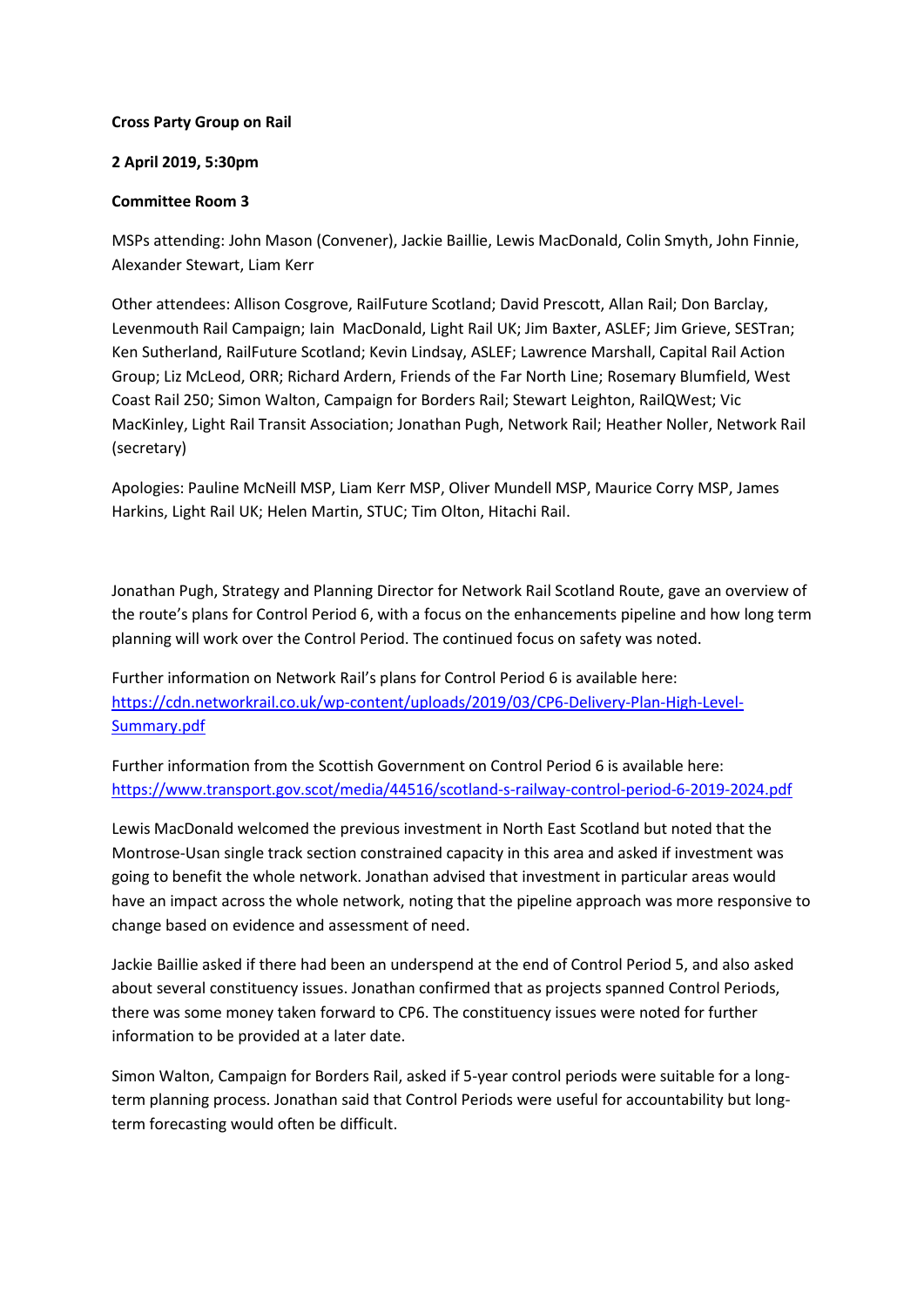Colin Smyth welcomed the commitment to investment in the south of Scotland at Carstairs junction, and asked about plans for the Glasgow South Western Line. It was agreed this line could potentially be better utilised as a relief line for the West Coast Main Line.

Allison Cosgrove asked about stations at Reston and East Linton, and the potential for developments at Portobello. The station projects are progressing through the pipeline and there are discussions to be had about the level of service that new stations would receive, as there are other enhancements in the pipeline that would have an impact on this area of the network too.

Richard Arden noted that the pipeline's approach to establishing a business case for progression might have an impact on less densely populated areas of Scotland, and that long-term strategy and planning should look at the wider benefits of enhancements and renewals. Jonathan noted that although it can be difficult to quantify some of the wider benefits, engaging with stakeholders and identifying the benefits took place at several stages of the pipeline approach.

Alexander Stewart asked about funding through city deals and questioned how joined-up the approach was in Fife. Jonathan agreed that there had been more joined-up working in some areas than in others but noted that Network Rail has close relationships with regional transport partnerships and other regional transport stakeholders. He noted that recent developments in Fife such as the Talgo announcement had had a multi-agency approach.

Kevin Lindsay asked about freight growth. Jonathan noted that freight traffic has declined and noted that targets had been set to grow freight traffic, and that this needed to happen by working together with freight operators and with industry to encourage use of rail freight, as well as upgrading the network to support electric freight services.

Stewart Leighton asked how the electrification strategy would evolve in the future, stating that double-tracking of some parts of the network needed to happen before electrification. Jonathan said that programmes such as Inter7City would be a priority but that a strategic approach would be taken to electrification.

Don Barclay asked about the progress of the Levenmouth Rail Link through the pipeline; Jonathan reiterated that although there is strong local support for this work, it remains a decision to be made by Transport Scotland as to how it progresses.

Jim Grieve asked for further information about East Coast Main Line developments; Jonathan noted that Network Rail is looking beyond CP6 for developments here but noted that cross-border connectivity is important.

Lawrence Marshall asked about Edinburgh Waverley approach issues; Jonathan noted that this linked to longer term ECML developments and acknowledged that the eastern approach to the station was currently a constraint on the network and was part of the long term planning process.

Ken Sutherland asked for an update on Glasgow Crossrail proposals; Jonathan noted that this is a complex issue which would continue to be assessed by looking at projected demand and ensuring that there is best use of existing assets.